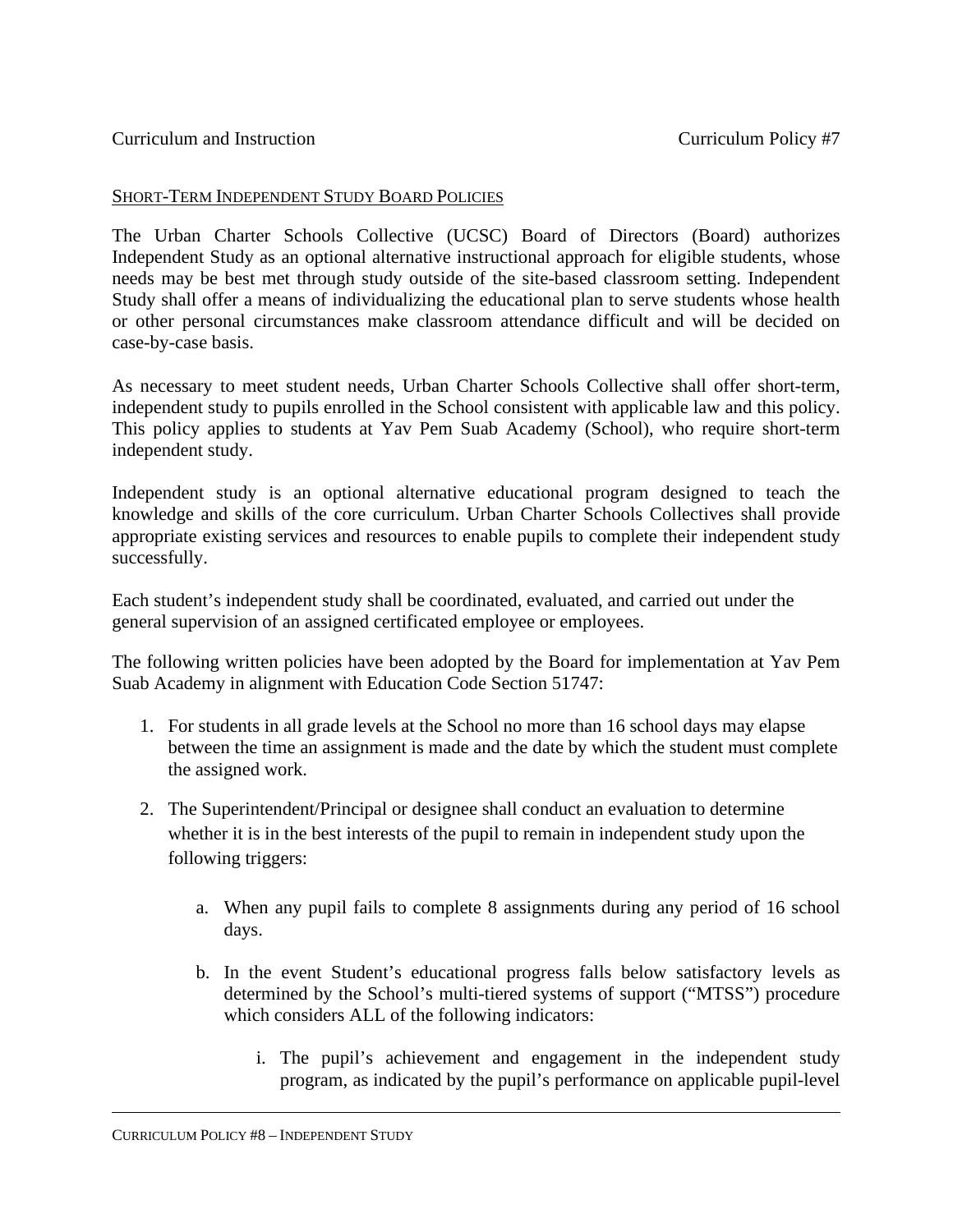measures of pupil achievement and pupil engagement set forth in Education Code Section 52060(d) paragraphs (4) and (5).

- ii. The completion of assignments, assessments, or other indicators that evidence that the pupil is working on assignments.
- iii. Learning required concepts, as determined by the supervising teacher.
- iv. Progressing toward successful completion of the course of study or individual course, as determined by the supervising teacher.

A written record of the findings of any evaluation conducted pursuant to this policy shall be treated as a mandatory interim pupil record. This record shall be maintained for a period of three years from the date of the evaluation and if the pupil transfers to another California public school, the record shall be forwarded to that school.

- 3. The School shall provide content aligned to grade level standards that is provided at a level of quality and intellectual challenge substantially equivalent to in-person instruction.
- 4. The School has adopted tiered reengagement strategies for all pupils who are not generating attendance for more than three (3) school days or 60% of the instructional days in a school week, or who are in violation of the written agreement pursuant to Education Code Section 51747(g). These procedures are as follow:
	- a. Verification of current contact information for each enrolled pupil;
	- b. Notification to parents or guardians of lack of participation within one school day of the absence or lack of participation;
	- c. Outreach from the Charter School to determine pupil needs including connection with health and social services as necessary;
	- d. When the evaluation described above under paragraph 2 is triggered to consider whether remaining in independent study is in the best interest of the pupil, a pupil-parent-education conference shall be required to review a pupil's written agreement and reconsider the independent study program's impact on the pupil's achievement and well-being. This conference shall be a meeting involving, at a minimum, all parties who signed the pupil's written independent study agreement. $1$
- 5. The following plan shall be in place in accordance with Education Code Section 51747(e) for synchronous instruction and live interaction:
	- a. For pupils in kindergarten through grade 3, inclusive, the plan to provide opportunities for daily synchronous instruction for all pupils throughout the school year by each pupil's assigned supervising teacher shall be provided through daily office hours offered in-person or virtually by every supervising

<sup>&</sup>lt;sup>1</sup> The tiered reengagement strategies shall not apply to pupils that participate in an independent study program for fewer than 15 schooldays in a school year.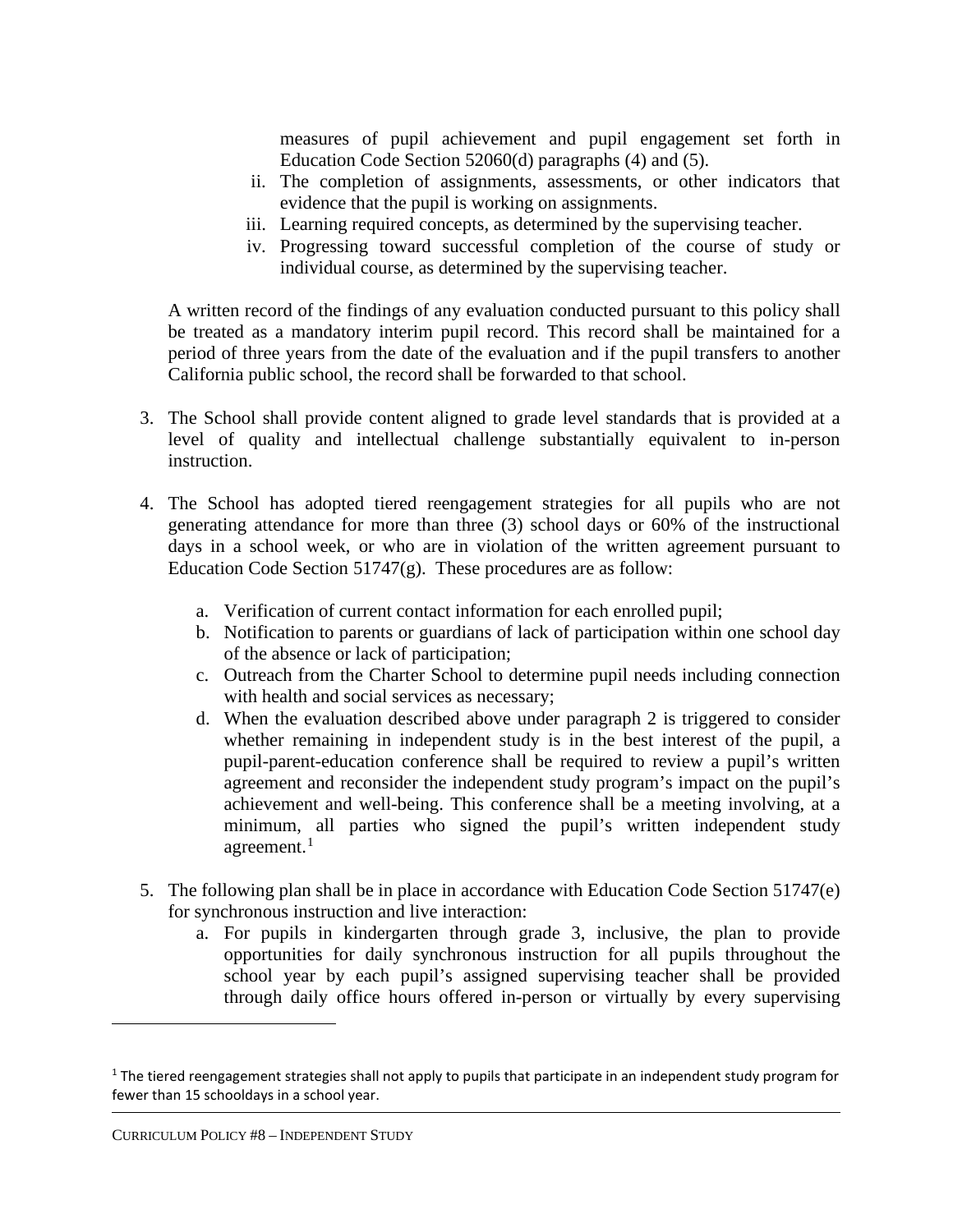teacher where students will have access to one to one, small group, or classroom style instruction.

- b. For pupils in grades 4-6, inclusive, the plan to provide opportunities for daily live interaction between the pupil and a certificated or non-certificated employee of the School and at least weekly synchronous instruction for all pupils throughout the school year by each pupil's assigned supervising teacher shall be provided through daily office hours offered in-person or virtually by every supervising teacher where students will have access to one to one, small group, or classroom style instruction.
- 6. Urban Charter Schools Collective shall transition of pupils whose families wish to return to in-person instruction from independent study expeditiously, and, in no case, later than five instructional days from the date that the family communicates their wish to return to in-person instruction in writing. Discussions will include the impact of the timing of the transition on the pupil's academic progress.
- 7. A current written agreement shall be maintained on file for each independent study pupil, including but not limited to, all the following:
	- a. The manner, time, frequency, and place for submitting a pupil's assignments and for reporting his or her progress, and for communication with a pupil's parent or guardian regarding a pupil's academic progress.
	- b. The objectives and methods of study for the pupil's work, and the methods utilized to evaluate that work.
	- c. The specific resources, including materials and personnel, that will be made available to the pupil. These resources shall include confirming or providing access to all pupils to connectivity and devices adequate to participate in the educational program and complete assigned work.
	- d. A statement of the policies adopted herein, pursuant to Education Code Section 51747(a) and (b), regarding the maximum length of time allowed between the assignment and the completion of a pupil's assigned work, the level of satisfactory educational progress, and the number of missed assignments allowed prior to an evaluation of whether or not the pupil should be allowed to continue in independent study.
	- e. The duration of the independent study agreement, including beginning and ending dates for the pupil's participation in independent study under the agreement. No independent study agreement shall be valid for any period longer than one school year.
	- f. A statement of the number of course credits or, for the elementary grades, other measures of academic accomplishment appropriate to the agreement, to be earned by the pupil upon completion.
	- g. A statement detailing the academic and other supports that will be provided to address the needs of pupils who are not performing at grade level, or need support in other areas, such as English learners, individuals with exceptional needs in